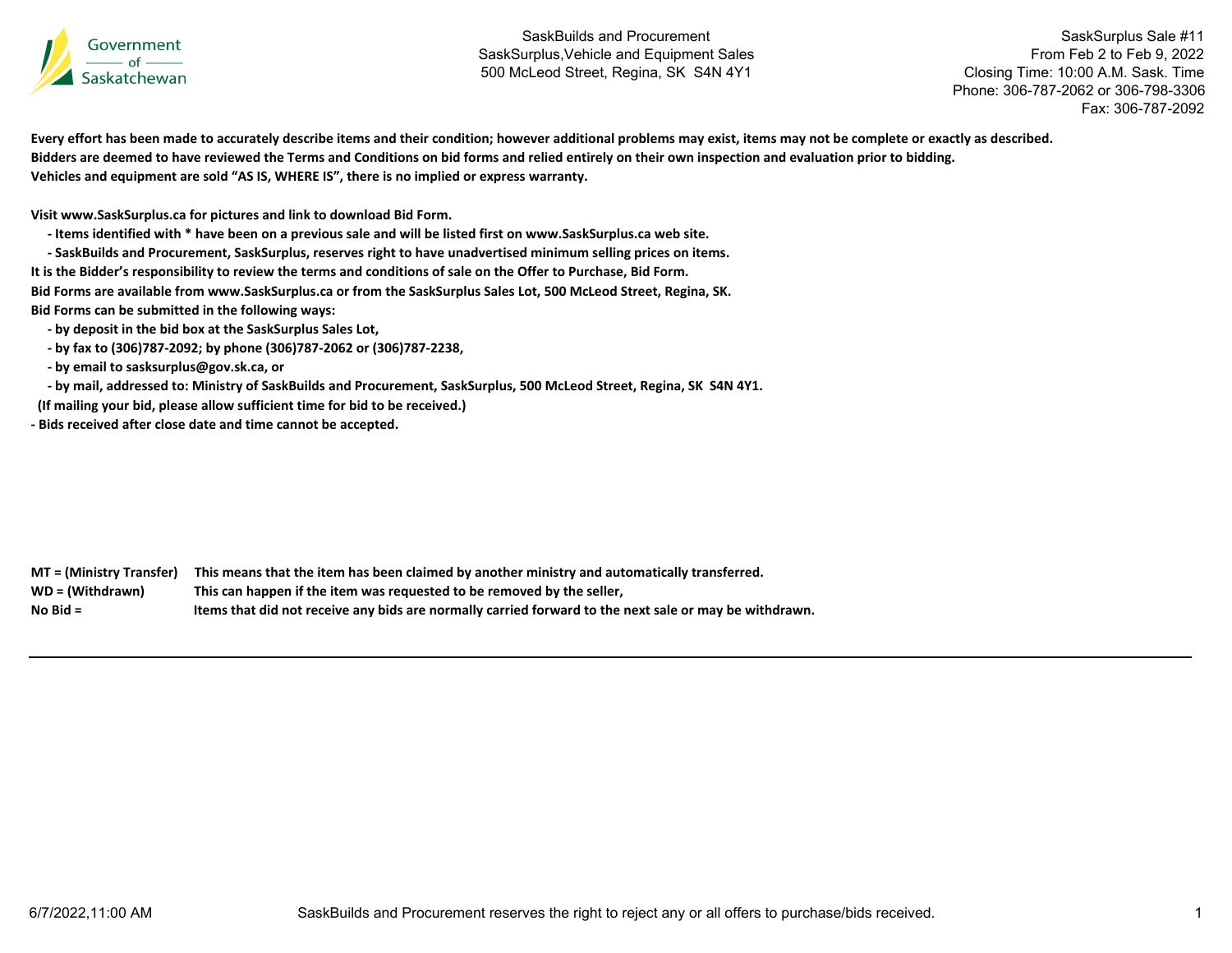

|                 | Item#  | <b>Description</b>                                                                                                                                                                                                                                                                                                                                                                                                                                                                                                                                                                                                                                                                                                                                                                                                                                                                                                                                                                                                                                                                                                                                                                                                          | Km         | Min. price | <b>Serial Number</b> |
|-----------------|--------|-----------------------------------------------------------------------------------------------------------------------------------------------------------------------------------------------------------------------------------------------------------------------------------------------------------------------------------------------------------------------------------------------------------------------------------------------------------------------------------------------------------------------------------------------------------------------------------------------------------------------------------------------------------------------------------------------------------------------------------------------------------------------------------------------------------------------------------------------------------------------------------------------------------------------------------------------------------------------------------------------------------------------------------------------------------------------------------------------------------------------------------------------------------------------------------------------------------------------------|------------|------------|----------------------|
|                 |        | REGINA, SaskBuilds and Procurement, SaskSurplus Sales Lot, 500 McLeod Street - Vehicles.                                                                                                                                                                                                                                                                                                                                                                                                                                                                                                                                                                                                                                                                                                                                                                                                                                                                                                                                                                                                                                                                                                                                    |            |            |                      |
|                 |        | Contact SaskSurplus 306-787-2062 or 306-798-3306.                                                                                                                                                                                                                                                                                                                                                                                                                                                                                                                                                                                                                                                                                                                                                                                                                                                                                                                                                                                                                                                                                                                                                                           |            |            |                      |
| 1,100.00 11-001 |        | Car 2008 CHEVROLET Impala FWD 3.5L V6 Gas auto A/C, tilt, cruise, AM/FM/CD player, power<br>mirrors/windows/locks/driver seat, trunk release, keyless entry (2 fobs), black, TOW ONLY, Failed SGI<br>Inspection. Requires a passed SGI Inspection to be licensed. Buyer assumes full responsibility for<br>repairs. **Please note: the SGI Inspection posted below is only valid for 30 days after the date of the<br>inspection form.**, , PROBLEMS: Major oil leak, left outer tie rod, alignment, TPMS light on, front<br>bumper cracked and chipped, front fenders have minor dents and chips, rust along bottom of all doors,<br>some paint peeling on doors, small chips and pits on windshield, scratches and rust on trunk lid, rear<br>bumper has scratches, scratched hood, battery poor, minor exterior damage.>, As is, Where is                                                                                                                                                                                                                                                                                                                                                                                | 257,349 km |            | 2G1WB58K281358443    |
| 4,151.98        | 11-002 | Car 2008 CHRYSLER Sebring FWD 2.7L V6 Gas auto A/C, tilt, cruise, AM/FM/CD player, power heated<br>mirrors, locks, windows, trunk release, keyless entry (2 key fobs), blue, Passed SGI Inspection. **Please<br>note: the SGI Inspection posted below is only valid for 30 days after the date of the inspection form.**,<br>Recent Repairs: left outer tie rod, steering linkage, alignment, wiper blades, PROBLEMS: windshield<br>chips, right rear fender rust, roof small rust spots, hood scratches/paint bubbling, both bumpers<br>scraped/chipped/scratched, left front fender scratches, right front fender scape/dent, right rear door<br>dent, trunk lid scratches, both mirrors paint peeling, battery poor, minor exterior damage.>, As is,<br>Whara is                                                                                                                                                                                                                                                                                                                                                                                                                                                         | 171,713 km | \$1,100    | 1C3LC56R28N230519    |
| 4,089.89        | 11-003 | Truck 2007 DODGE Dakota 4x4, extended cab, 5 passenger, 6'6" box 3.7L V6 Gas auto A/C, tilt, cruise,<br>AM/FM/CD player, 2 keys, power driver seat front tow hooks, trailer hitch and wiring, mud flaps, white,<br>TOW ONLY, Failed SGI Inspection. Requires a passed SGI Inspection to be licensed. Buyer assumes full<br>responsibility for repairs. **Please note: the SGI Inspection posted below is only valid for 30 days after<br>the date of the inspection form.**, , PROBLEMS: Air bag light on (cod B1BB4, B1BB5), rear break<br>adjusters seized, steering rack right boot requires attention, windshield cracked, hood has some rust<br>spots, both right doors rusted, both left doors rust along the bottom, left rear and right front fender<br>rusted, right rear fender dents, rear bumper rusted, tailgate is dented/rusted, both rear fender wells<br>rusted through, left rear door hard to open, headlights fogged, box rails dented, left front seat<br>ripped/worn/trim loose, right front seat has a hole, front grille chrome pitted, washer nozzle non<br>operational, middle seat missing seatbelt, seatbelt light on, battery poor and not secure, minor exterior<br>damage.>, As is, Where is | 239,989 km | \$1,050    | 1D7HW22K57S228396    |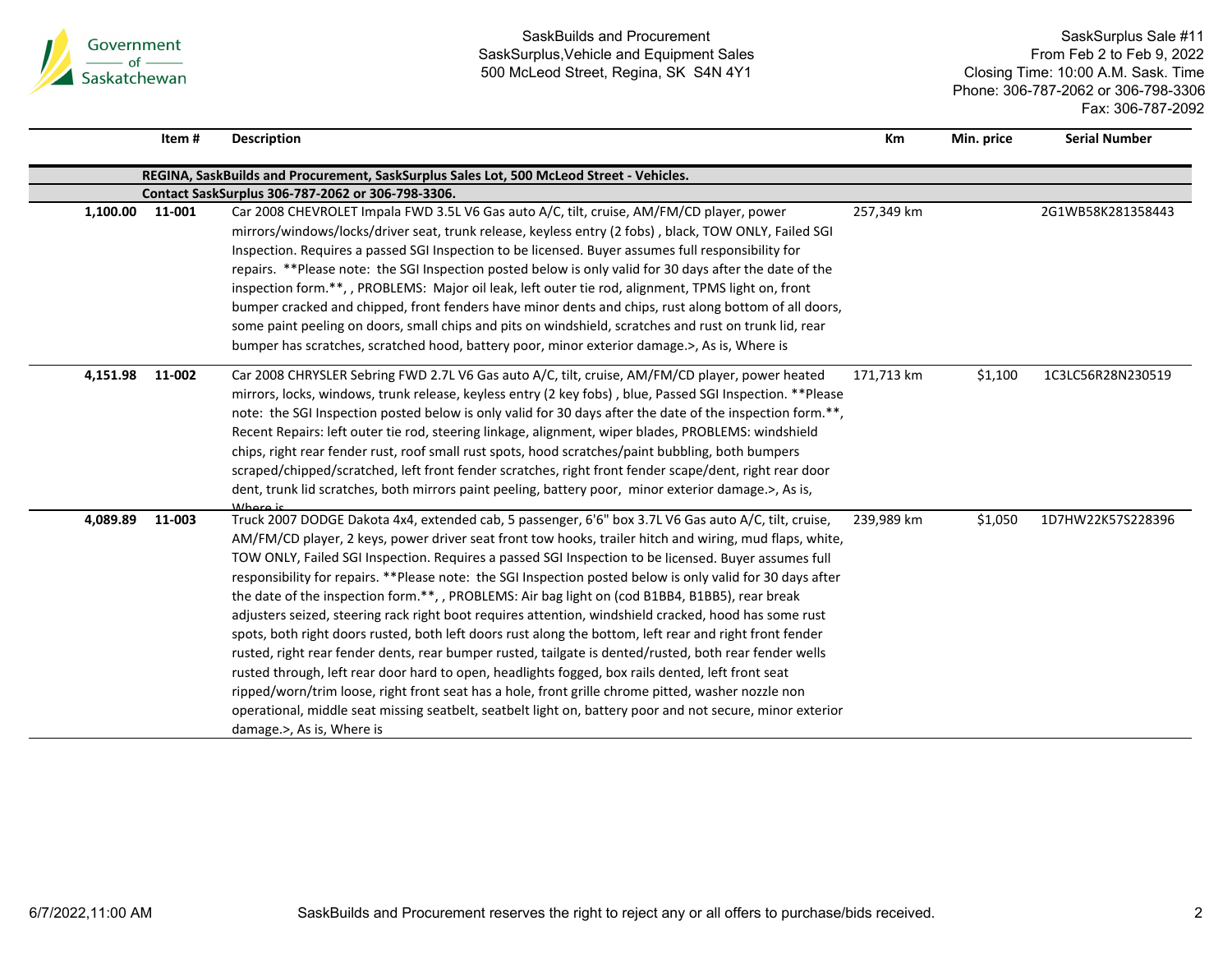

|          | Item#  | <b>Description</b>                                                                                                                                                                                                                                                                                                                                                                                                                                                                                                                                                                                                                                                                                                                                                                                                                                                                                                                                                                                                                                                                                                                                                                                                      | Km         | Min. price | <b>Serial Number</b> |
|----------|--------|-------------------------------------------------------------------------------------------------------------------------------------------------------------------------------------------------------------------------------------------------------------------------------------------------------------------------------------------------------------------------------------------------------------------------------------------------------------------------------------------------------------------------------------------------------------------------------------------------------------------------------------------------------------------------------------------------------------------------------------------------------------------------------------------------------------------------------------------------------------------------------------------------------------------------------------------------------------------------------------------------------------------------------------------------------------------------------------------------------------------------------------------------------------------------------------------------------------------------|------------|------------|----------------------|
| 5,389.99 | 11-004 | Truck 2013 DODGE Ram 1500 4x4, quad cab, 6'3" box, has a back seat 4.8L V8 Gas auto A/C, tilt, cruise, 285,184 km<br>AM/FM, power windows/locks/drivers seat, heated mirrors, keyless entry (2 fobs) Front tow hooks, side<br>steps, mud flaps, hitch, trailer wiring, OEM trailer break, white, TOW ONLY, Failed SGI Inspection.<br>Requires a passed SGI Inspection to be licensed. Buyer assumes full responsibility for repairs. **Please<br>note: the SGI Inspection posted below is only valid for 30 days after the date of the inspection form.**,<br>, PROBLEMS: Timing cover leaks, small anti freeze leak, P0300 misfire, P0307 cylinder 7 misfire, right<br>front axle boot needs attention, alignment, hole in floor board under left front seat, hail damage on<br>hood, trailer wiring cut, tail gate does not open, rear bumper has chrome peeling off, both front fenders<br>rusted/hole, rear right fender dented/road rash, rear left fender chipped/rust spot, road rash on right<br>rocker panel, front doors have road rash, windshield chips, hole in front seat, right tail light out, right<br>plate light out, front bumper scratched, battery poor, minor exterior damage.>, As is, Where is |            | \$3,360    | 1C6RR7GP6DS566383    |
| 6,262.00 | 11-005 | Van 2008 DODGE Grand Caravan FWD 3.3L V6 Gas auto A/C, tilt, cruise, AM/FM/CD player, power front 108,784 km<br>windows, mirrors, locks, keyless entry (1 key fob) top handle on tailgate, trailer hitch, map box, cargo<br>barrier, steel floor, shelving, computer stand, roof rack brackets (no cross pieces), white, Passed SGI<br>Inspection. **Please note: the SGI Inspection posted below is only valid for 30 days after the date of<br>the inspection form.**, Recent Repairs: rear wiper blade, PROBLEMS: rust on rockers, left rear fender<br>rust, right rear rust/dents, both front doors rust at bottom, windshield stone chip/pits, hood paint<br>bubbling, front bumper cracked, missing fog lamp cover, grille missing lower right trim, left front fender<br>trim loose, tailgate glass scratched, driver seat hole, missing rear seats, 2 sealed holes in roof, battery<br>poor, minor exterior damage.>, As is, Where is                                                                                                                                                                                                                                                                           |            | \$916      | 1D4HN11H68B172714    |
| 3,755.00 | 11-006 | Van 2009 DODGE Grand Caravan FWD 3.3L V6 Gas auto A/C, tilt, cruise, AM/FM/CD player, keyless<br>entry (2 fobs), aftermarket remote start with fob, power locks, mirrors and front windows cargo barrier,<br>map box, roof rack with beacon (condition unknown), trailer hitch, computer stand, shelf unit, steel<br>floor, handle at top of tailgate, spare tire in back of vehicle, white, TOW ONLY, Failed SGI Inspection.<br>Requires a passed SGI Inspection to be licensed. Buyer assumes full responsibility for repairs. ** Please<br>note: the SGI Inspection posted below is only valid for 30 days after the date of the inspection form.**,<br>, PROBLEMS: Front wheel bearings, right lower ball joint, rear shocks all require attention, out of<br>alignment, rust along top edge of passenger rear door, windshield has chips, paint bubbling on hood,<br>damaged front bumper, scratches and chips on rear bumper, 2 sealed holes in roof, rear window<br>scratched, battery poor, minor exterior damage.>, As is, Where is                                                                                                                                                                            | 172,843 km | \$901      | 2D4HN11E39R683399    |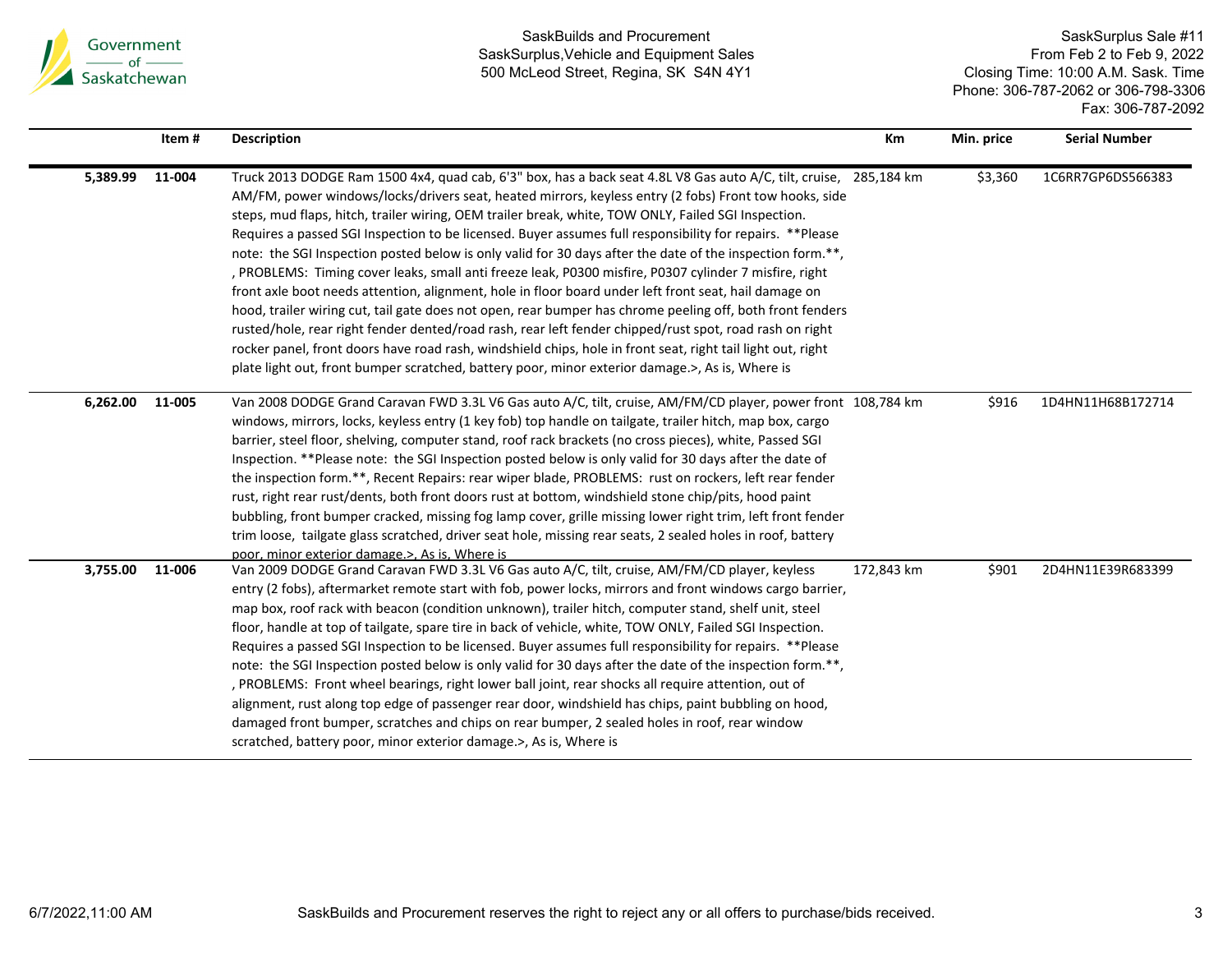

|     |                 | Item#     | <b>Description</b>                                                                                                                                                                                  | Km | Min. price | <b>Serial Number</b> |
|-----|-----------------|-----------|-----------------------------------------------------------------------------------------------------------------------------------------------------------------------------------------------------|----|------------|----------------------|
|     |                 |           | REGINA, SaskBuilds and Procurement, SaskSurplus Sales Lot, 500 McLeod Street - Miscellaneous Items and Equipment.                                                                                   |    |            |                      |
|     |                 |           | ON-LINE VIEWING ONLY. NO ON-SITE VIEWING. Contact SaskSurplus (306) 787-2062 or (306) 798-3306.                                                                                                     |    |            |                      |
|     | 5.00            | 11-101    | Book Case wood, 2 shelves 36" L x 14" W x 30" H,,,,, Fair                                                                                                                                           |    | \$1        |                      |
| *MT |                 | 11-102    | Booster Cables Napa Ultra Pro 12 feet in length, 6 gauge with plastic carrying case.,,,,, Good                                                                                                      |    | \$1        |                      |
|     | 10.00           | 11-103    | Candles Lot of 3 Coghlan's, Model 9248, survival 3 wicks, matches included, burns maximum 36<br>hours.,,,,, Good                                                                                    |    | \$1        |                      |
|     | 85.50           | 11-136    | Cart metal on wheels, 28 L x 18 W x 35 H, , , , , Fair                                                                                                                                              |    | \$1        |                      |
|     | 5.00            | 11-104    | Cassette Deck Technics Stereo Cassette Deck RS-T575 unsure if operational,,,,, Poor                                                                                                                 |    | \$1        | n/a                  |
|     | 2.00            | $6 - 147$ | Core and Coil HID Replacement Advance ballast, capacitor, fittings in box.,,,,, New - Unused                                                                                                        |    | \$1        |                      |
|     | 10.00           | 11-105    | Emergency Stoves Lot of 6 Coghlan's, Model 9560. 24 fuel tablets with metal stand, compact. Cup<br>not included.,,,,,, Good                                                                         |    | \$1        |                      |
|     | Renege * 11-106 |           | File Cabinet wood, lateral, 2 drawer 30" W x 18 " D x 29" H, no keys,,,,, Good                                                                                                                      |    | \$1        |                      |
|     | Renege * 11-107 |           | File Cabinet wood, lateral, 2 drawer 30" W x 18 " D x 29" H, no keys,,,,, Good                                                                                                                      |    | \$1        |                      |
|     | No Bid * 11-108 |           | File folders lot of 116 Hanging, used various colors, 9" x 15",,,,, Poor                                                                                                                            |    | \$1        |                      |
|     | 42.07 2-113     |           | Floor Mats Set of 3 801635 Ram fabric floor mats Original Equipment Manufacturer(OEM), 2-front, 1<br>full width rear, may fit Ram 1500 Tradesman Crew Cab. Black in color.,,,,, Excellent           |    | \$40       |                      |
|     | 8.25            | 11-109    | Glucose Monitor Case lot of 5 medical, One Touch unsure if operational,,,,, Good                                                                                                                    |    | \$1        |                      |
|     | 13.66           | 11-137    | Hubcaps Ford OEM, plastic, silver May fit 2004 Ford f150,,,,,Good                                                                                                                                   |    | \$1        |                      |
|     | 80.00           | 11-110    | Parts Washer Citation brand model C20, 20 gallon, metal constuction. paint flaking, 30 inches long,<br>20 1/2 inches wide, 34 1/2 inches high, parts basket, Electric pump - NOT WORKING.,,,,, Fair |    | \$75       |                      |
| *MT |                 | 11-111    | Pedestal wood face, black laminate 16" W x 18" D x 30" H, 3 drawer, no keys,,,,,, Good                                                                                                              |    | \$1        |                      |
| *MT |                 | 11-112    | Pedestal wood, laminate 16" W x 18" D x 30" H, 2 drawer, no keys, , , , , Good                                                                                                                      |    | \$1        |                      |
| *WD |                 | 10-107    | Rear Bumper Ford, black scratched. Removed from a 2006 Ford F250.,,,,, Good                                                                                                                         |    | \$100      | 438275               |
|     | 28.00           | 11-138    | Scale medical weigh scale, metal, heavy Unsure if operational,,,,,Fair                                                                                                                              |    | \$1        |                      |
|     | No Bid * 10-110 |           | Seat 3rd row seat, seats 2 people Removed from a 2009 Dodge Durango, grey cloth,,,,,, Fair                                                                                                          |    | \$1        | 434842               |
|     | No Bid * 10-111 |           | Seat Bench seat. Cloth. Grey 52 inches in length. May be compatible with a 2004 Ford Econoline<br>E150.,,,,, Poor                                                                                   |    | \$1        |                      |
|     | No Bid * 10-113 |           | Seats Lot of 2 Bench seats, grey, cloth 1-53 inch seat, 1-63 inch seat. May be compatible with a 2004<br>E350 extended van.,,,,, Fair                                                               |    | \$1        | 422121               |
|     | No Bid * 10-114 |           | Seats Lot of 2 Bench seats, grey, cloth Both seats are 53 inches in length. May be compatible with a<br>2004 Chev Astro van.,,,,, Fair                                                              |    | \$1        | 190470               |
|     | No Bid * 10-115 |           | Seats Lot of 2 Bench seats, grey, cloth Both seats are 53 inches in length. May be compatible with a<br>2006 E350 extended van.,,,,, Fair                                                           |    | \$1        | 422485               |
|     | No Bid * 10-112 |           | Seats Lot of 2 2nd row and 3rd row seat. 2nd row seats 3, 3rd row seats 2. Removed from a 2009<br>Dodge Durango, grey cloth.,,,,, Fair                                                              |    | \$15       | 434883               |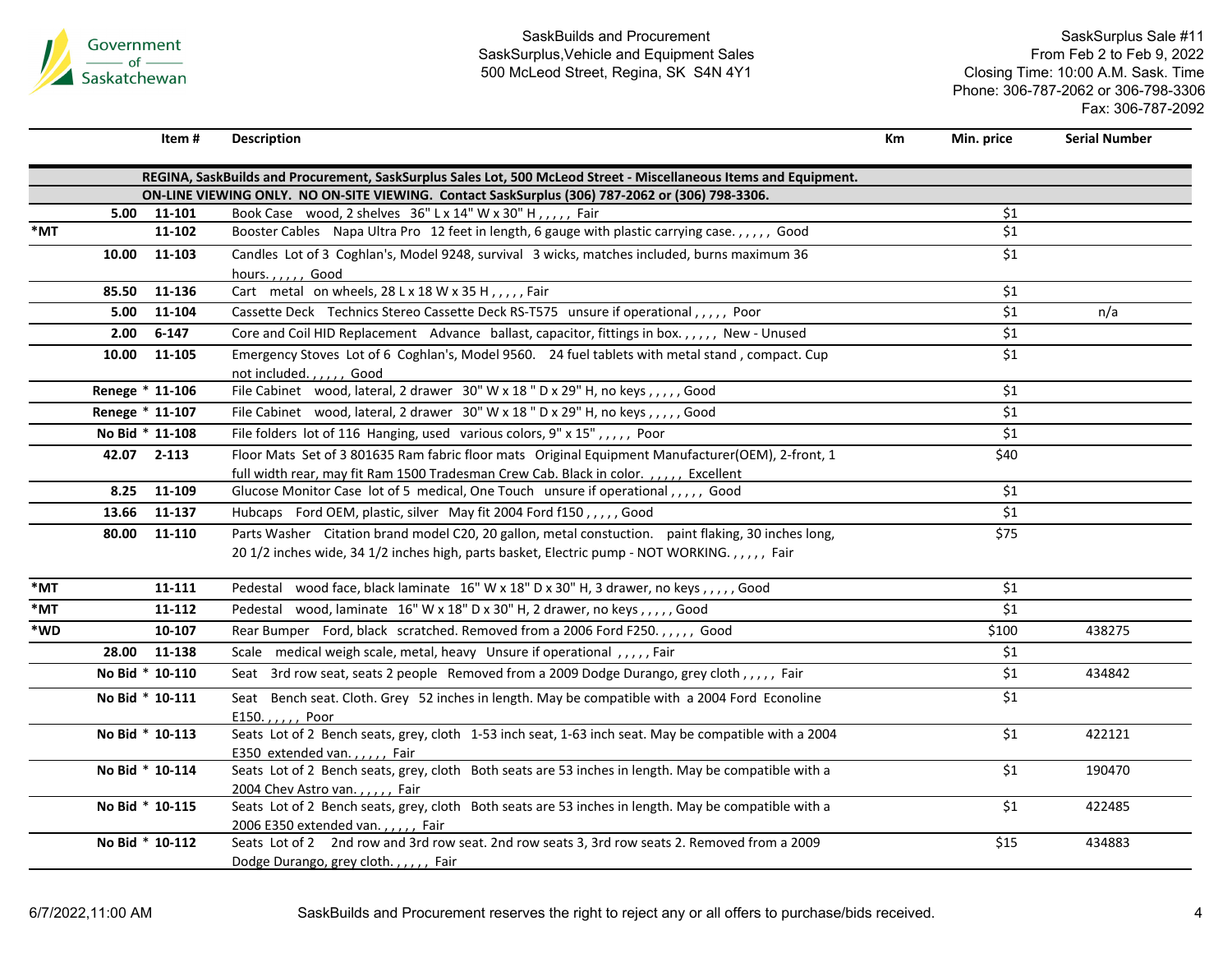

|        |                 | Item#        | <b>Description</b>                                                                                                                                                                                                                                                                                                                             | Km | Min. price | <b>Serial Number</b> |
|--------|-----------------|--------------|------------------------------------------------------------------------------------------------------------------------------------------------------------------------------------------------------------------------------------------------------------------------------------------------------------------------------------------------|----|------------|----------------------|
|        | 8.00            | 11-114       | Shovels Lot of 2 Coghlan's, folding, Model 9065, survival, metal Open length 23 inches, Folded length<br>10 inches.,,,,, Excellent                                                                                                                                                                                                             |    | \$1        |                      |
|        | 9.99            | 11-115       | Shovels Lot of 4 Garant, 1 blue and 1 red, 2 black True Temper Two plastic scoop, 53 inch with D-<br>plastic handle, fiberglass shaft. Two metal scoop, 20 inch with D-plastic handle, wood shaft.,,,,,, Good                                                                                                                                  |    | \$1        |                      |
|        | Renege * 11-116 |              | Shovels lot of 4 Miscellaneous, plastic scoop various lengths, 28-36 inches,,,,, Fair                                                                                                                                                                                                                                                          |    | \$1        |                      |
|        | 10.00           | 11-117       | Shovels lot of 4 Miscellaneous, plastic scoop various lengths, 28-36 inches,,,,, Fair                                                                                                                                                                                                                                                          |    | \$1        |                      |
|        | 40.00           | 11-118       | Shovels lot of 4 Miscellaneous, wood shaft and fiber glass shaft, metal scoop. various lengths, 36-43<br>inches.,,,,, Fair                                                                                                                                                                                                                     |    | \$5        |                      |
|        | 40.00           | 11-119       | Shovels lot of 4 Miscellaneous, wood shaft, metal scoop. various lengths, 40-47 inches.,,,,, Fair                                                                                                                                                                                                                                              |    | \$5        |                      |
|        | 1.25            | 11-120       | Speakers lot of 2 unknown brand 11" tall x 7" Wide x 5" Deep,,,,, Poor                                                                                                                                                                                                                                                                         |    | \$1        | n/a                  |
| $*$ MT |                 | 11-121       | Survival Kit Voyageur brand. blue carry case. blanket, socks, booster cables, shovel and other<br>miscellaneous items.,,,,, Good                                                                                                                                                                                                               |    | \$10       |                      |
|        | 16.00           | $6 - 205$    | Table Metal 30"w x 60'l x 29"h, laminate top, grey,,,,, Good                                                                                                                                                                                                                                                                                   |    | \$1        |                      |
|        | 46.88           | 2-158        | Tire 16 inch, 225/60R/16 Firestone, FR710 M+S. Manufacture Date week 50 year 2016,,,,,Fair                                                                                                                                                                                                                                                     |    | \$40       |                      |
|        | 41.01           | 11-124       | Tire 16 inch, P225/65R16 Firestone All Season M+S, manufacture date. Week 41, year 2017.,,,,,<br>Good                                                                                                                                                                                                                                          |    | \$40       |                      |
|        |                 | 41.01 11-123 | Tire 17 inch, P225/55R 17 Sumitomo Ice Edge Snow Flake, manufature date: week 18, year 2018.,,,<br>,, Good                                                                                                                                                                                                                                     |    | \$40       |                      |
|        | No Bid * 8-105  |              | Tire Artic Claw Winter TKI M+S 16 inch, 205/60R/16,,,,, Excellent                                                                                                                                                                                                                                                                              |    | \$40       |                      |
|        |                 | 44.77 8-107  | Tire Hankook Winter Pike RSV 16 inch, 225/60R/16 Manufacture Date: week 25, year 2018,,,,,<br>Excellent                                                                                                                                                                                                                                        |    | \$40       |                      |
|        |                 | 31.21 X-415  | Tire and Steel Rim P225/60R/16, Goodyear Integrity may fit a 2008 Chev. Impala. Manufacture Date:<br>week 15 year 2010, , , , , Fair                                                                                                                                                                                                           |    | \$25       | 316232               |
|        | 48.66           | 11-122       | Tire on rim 16 inch, P225/60R/16, Firestone All Season M+S, may be compatible with a 2009 Chev<br>Impala. Manufacture date: week 31, year 2017.,,,,, Good                                                                                                                                                                                      |    | \$40       | 316992               |
| *WD'   |                 | 11-125       | Tires lot of 3 225/65R/16 Firestone FR710. M+S, manufacture date: week 47, year 2016.,,,,,<br>Good                                                                                                                                                                                                                                             |    | \$120      |                      |
| *WD    |                 | $8 - 163$    | Tires Set of 4 Sumitomo HTR Enhance. M+S 215/60R/17, manufacture date: week 41, year 2016. , , ,<br>, Fair                                                                                                                                                                                                                                     |    | \$120      |                      |
|        | 1,051.60 11-132 |              | Trailer 1977, cable dolly/reel, hydraulic pintle eye hook up, 3 hydraulic pump jacks (1 for lifting the<br>tongue, 2 for lift the arms), tool box with reel arms shock springs, RV 6 pin flat style connection, 2 rear<br>stabilizer jacks, tires 1200x20 14 ply, has a 1 small & 1 large reel bar, 196" long, 101" wide, 14,000 lb, ,<br>Good |    | \$500      | 61977                |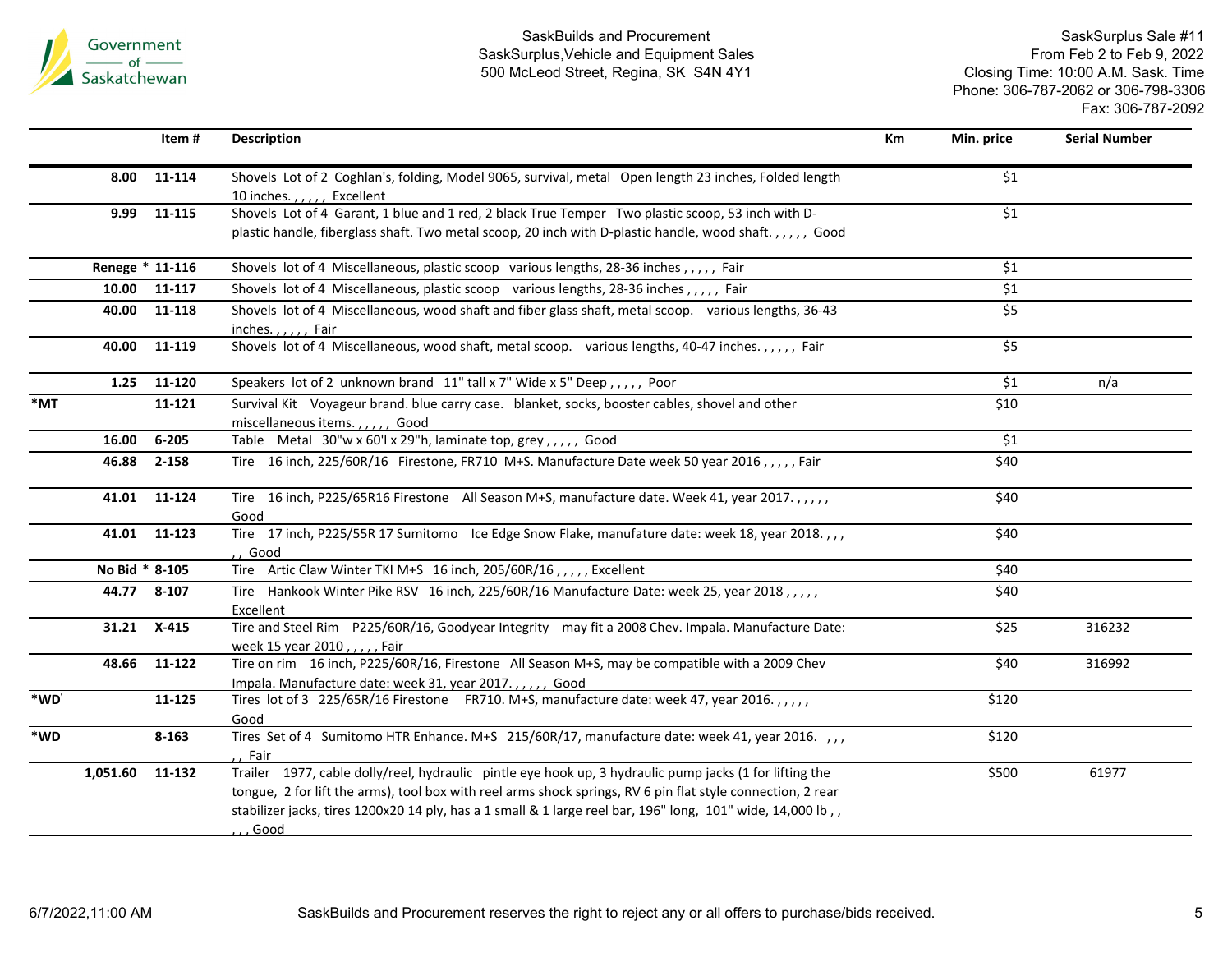

SaskSurplus Sale #11 From Feb 2 to Feb 9, 2022 Closing Time: 10:00 A.M. Sask. Time Phone: 306-787-2062 or 306-798-3306 Fax: 306-787-2092

|        | Item #             | <b>Description</b>                                                                                                                                                  | Km | Min. price         | <b>Serial Number</b> |
|--------|--------------------|---------------------------------------------------------------------------------------------------------------------------------------------------------------------|----|--------------------|----------------------|
|        | 1,118.50<br>11-131 | Trailer 1980, Reel, dolly, hydraulic pintle eye hook up, 3 hydraulic pump jacks, 1 for lifting the                                                                  |    | \$500              | 3216429              |
|        |                    | tongue, 2 to lift the arms, has tool box with parts in it, RV 6 pin flat blade style connection, electric                                                           |    |                    |                      |
|        |                    | break away brakes, 2 rear stabilizer jacks, 1 axle oil cap cracked up, has 1 small reel bar, tires 1200x20,                                                         |    |                    |                      |
|        | 1,150.00 11-133    | 14 plv. Dimensions: 196" long. 101" wide. 14.000 lb Good<br>Trailer 1999, Majestic, cable dolly, mechanical pintle eye hook up, 2 7.00x15 tires, has a tongue jack, |    | \$500              | MAJECCUT99435        |
|        |                    | 6 round pin trailer connection, 2 rear stablizer stands, small reel bar, has a hand cable winch,                                                                    |    |                    |                      |
|        |                    | dimensions: 83" wide, 10 1/2' long, 2700 lb, ., ., . Good                                                                                                           |    |                    |                      |
|        | 1,150.00 11-134    | Trailer mech, 1968, cable dolly, home built pindle eye hook up, 6 round pin trailer connection, 2                                                                   |    | \$500              | SASK90577000171      |
|        |                    | 6.70 X 15 tires, tongue jack, has a hand cable winch, has a small reel bar, dimensions: 83" wide, 10 1/2'                                                           |    |                    |                      |
|        |                    | long, $2700$ lbs $\ldots$ , Good                                                                                                                                    |    |                    |                      |
|        | 11-135<br>996.00   | Trailer, cable dolly, mech 1980, home built pintle eye hook up, hand cable winch, tongue jack, 2                                                                    |    | \$500              | 3211989              |
|        |                    | 7.00 X 15 LT tires, 6 pin round trailer connection, 2 rear stablizer stands, has a small reel bar,                                                                  |    |                    |                      |
|        |                    | dimensions: 83" wide, 10 1/2' long, , , , , , Good                                                                                                                  |    |                    |                      |
| *WD    | 11-126             | Truck Box Tonneau Cover Roll N Lock brand included-box of hardware, 6 pieces of trim and tonneau                                                                    |    | \$40               | 800083               |
|        |                    | cover. Parts maybe missing. May be compatible with a 2013 Dodge 1500 short box.,,,,, Fair                                                                           |    |                    |                      |
| $*$ MT | 11-139             | Tub plastic, on wheels 51 L x 33 W x 37 H. white, , , , , , Fair                                                                                                    |    | \$1                |                      |
|        | No Bid * 11-127    | TV Samsung 14" screen, unsure if operational,,,,, Poor                                                                                                              |    | \$1                | CT-3371XVM           |
| *MT    | 11-142             | Arm chairs lot of 2 grey, on wheels cloth,,,,,Fair                                                                                                                  |    | \$1                |                      |
|        | No Bid * 11-150    | Chair blue, with wooden arms and legs wooden,,,,,Fair                                                                                                               |    | \$1                |                      |
| *MT    | 11-143             | grey cloth, no arms task, ,,,,, Fair<br>Chair                                                                                                                       |    | \$1                |                      |
| *MT    | 11-144             | lever controls partially working task,,,,,,Poor<br>Chair                                                                                                            |    | \$1                |                      |
| *MT    | 11-145             | lever controls partially working task,,,,,,Poor<br>Chair                                                                                                            |    | \$1                |                      |
|        | No Bid * 11-146    | lever controls partially working task,,,,,,Poor<br>Chair                                                                                                            |    | \$1                |                      |
|        | No Bid * 11-147    | lever controls partially working task,,,,,,Poor<br>Chair                                                                                                            |    | \$1                |                      |
|        | No Bid * 11-148    | lever controls partially working task,,,,,,Poor<br>Chair                                                                                                            |    | \$1                |                      |
|        | No Bid * 11-149    | Chair lever controls partially working task,,,,,,Poor                                                                                                               |    | \$1                |                      |
|        | No Bid * 11-151    | Chairs Lot of 2 one grey, one brown arm,,,,,Fair                                                                                                                    |    | \$1                |                      |
|        | No Bid * 11-128    | Desk Steelcase, Double Pedestal, Metal, laminate top 60w x 30d & 60 long x 24 deep, two 2 drawer                                                                    |    | \$1                |                      |
|        |                    | banks. Right Hand L-shaped, locks but no keys,,,,,Fair                                                                                                              |    |                    |                      |
|        | No Bid * 11-129    | Desk Steelcase, Double Pedestal, Metal, laminate top 60w x 30d, 2 drawer bank, 3 drawer bank,                                                                       |    | \$1                |                      |
|        |                    | locks but no keys,,,,,,Fair                                                                                                                                         |    |                    |                      |
|        | No Bid * 11-152    | File cabinet no keys, scuffed and scratched 4 drawer, vertical, metal,,,,,Fair                                                                                      |    | \$1                |                      |
|        | No Bid * 11-153    | File cabinet no keys, scuffed and scratched 4 drawer, vertical, metal,,,,,Fair                                                                                      |    | \$1                |                      |
|        | No Bid * 11-154    | File cabinet no keys, scuffed and scratched 4 drawer, vertical, metal,,,,,Fair                                                                                      |    | $\overline{\xi_1}$ |                      |
|        | No Bid * 11-155    | File cabinet no keys, scuffed and scratched 4 drawer, vertical, metal,,,,,Fair                                                                                      |    | \$1                |                      |
|        | No Bid * 11-156    | File cabinet no keys, scuffed and scratched 4 drawer, vertical, metal,,,,,Fair                                                                                      |    | \$1                |                      |
|        |                    |                                                                                                                                                                     |    |                    |                      |

6/7/2022,11:00 AM SaskBuilds and Procurement reserves the right to reject any or all offers to purchase/bids received. 6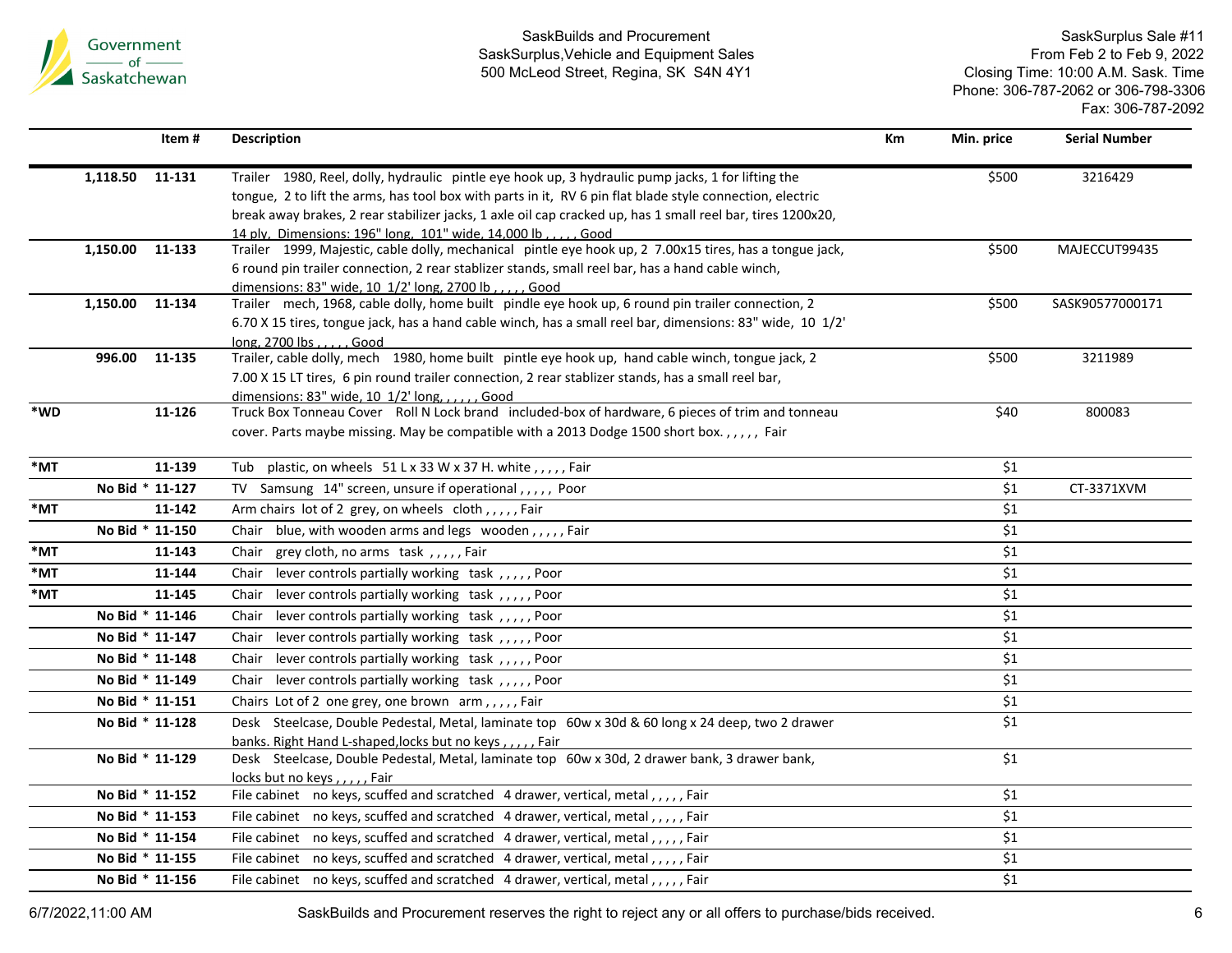

|        | ltem #           | <b>Description</b>                                                                                                                                                                | <b>Km</b> | Min. price | <b>Serial Number</b> |
|--------|------------------|-----------------------------------------------------------------------------------------------------------------------------------------------------------------------------------|-----------|------------|----------------------|
| *WD    | 11-158           | File cabinet no keys, scuffed and scratched 4 drawer, vertical, metal,,,,,, Fair                                                                                                  |           | \$1        |                      |
| *WD    | $*11-159$        | File cabinet no keys, scuffed and scratched 4 drawer, vertical, metal,,,,, Fair                                                                                                   |           | \$1        |                      |
| *WD    | 11-160           | File cabinet no keys, scuffed and scratched 4 drawer, vertical, metal,,,,, Fair                                                                                                   |           | \$1        |                      |
|        | 11-130<br>675.00 | Office Desk Includes 2 pedestals with key, arborite top, wood grain finish 112.5"W x 29.5 "H x 84"D,<br>hutch piece is $107"W \times 44"H \times 14.5"D$ , light brown,,,,,, Fair |           | \$1        |                      |
|        | No Bid * 11-164  | Pedestal 3 drawer, with drafting pull out metal,,,,,Fair                                                                                                                          |           | \$1        |                      |
|        | 4.72<br>11-165   | Pedestal 4 drawer, with drafting pull out metal,,,,,Fair                                                                                                                          |           | \$1        |                      |
| $*$ MT | 11-161           | Pedestal 3 drawer, 18"W x24"D x 27"H, no key laminate, , , , , Fair                                                                                                               |           | \$1        |                      |
| *MT    | 11-162           | Pedestal 3 drawer, 18x24x27, no wheels, no key laminate,,,,,, Fair                                                                                                                |           | \$1        |                      |
| *MT    | 11-163           | Pedestal 3 drawer, $18x24x27$ , with key laminate, $\mu$ , $\mu$ , Fair                                                                                                           |           | \$1        |                      |
|        | 15.00<br>11-167  | Table $30''W \times 48''L \times 30''H$ metal, wood-look top,,,,,, Good                                                                                                           |           | \$1        |                      |
|        | 15.00<br>11-168  | Table $30''W \times 48''L \times 30''H$ metal, wood-look top,,,,,, Good                                                                                                           |           | \$1        |                      |
|        | 15.00<br>11-169  | Table $30''W \times 48''L \times 30''H$ metal, wood-look top,,,,,, Good                                                                                                           |           | \$1        |                      |
| *MT    | 11-170           | Table 42" diameter round, laminate top,,,,,Good                                                                                                                                   |           | \$1        |                      |
| *MT    | 11-166           | Table light grey, on wheels laminate table,,,,, Good                                                                                                                              |           | \$1        |                      |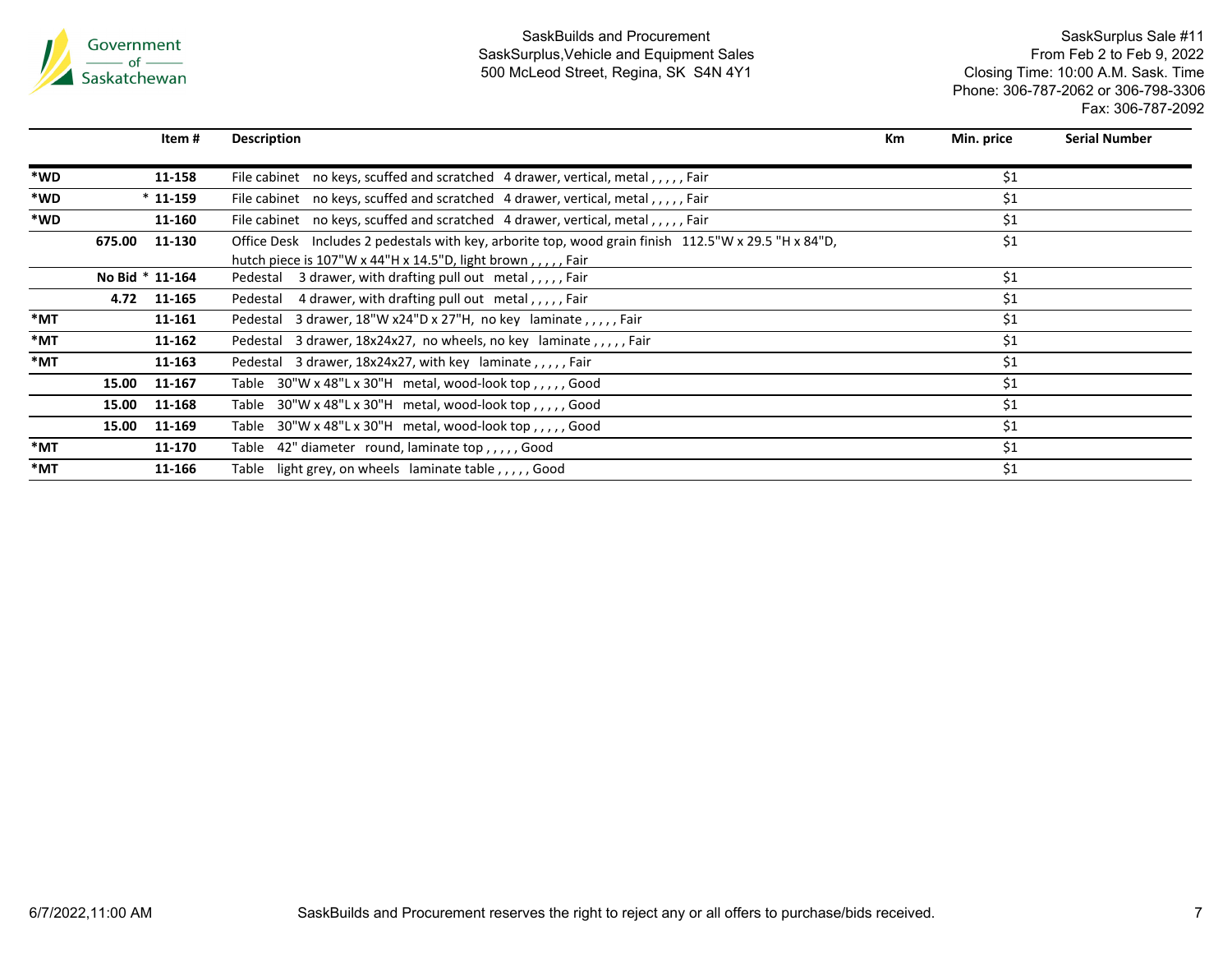

SaskSurplus Sale #11 From Feb 2 to Feb 9, 2022 Closing Time: 10:00 A.M. Sask. Time Phone: 306-787-2062 or 306-798-3306 Fax: 306-787-2092

**Item**

**# Description Km Min. price Serial Number**

|      | DANIELSON PROVINCIAL PARK, Parks Culture and Sport, Box 39 |                 |                                                                                                                                                                                                                                                                                                                                                                                                                                                                                                                                                                                                                                                                                                                                                                                                                                                                                                          |       |                                |  |  |
|------|------------------------------------------------------------|-----------------|----------------------------------------------------------------------------------------------------------------------------------------------------------------------------------------------------------------------------------------------------------------------------------------------------------------------------------------------------------------------------------------------------------------------------------------------------------------------------------------------------------------------------------------------------------------------------------------------------------------------------------------------------------------------------------------------------------------------------------------------------------------------------------------------------------------------------------------------------------------------------------------------------------|-------|--------------------------------|--|--|
|      |                                                            |                 | Contact Joel Perry 306-854-6267 Joel.Perry@gov.sk.ca                                                                                                                                                                                                                                                                                                                                                                                                                                                                                                                                                                                                                                                                                                                                                                                                                                                     |       |                                |  |  |
|      |                                                            | 141.00 11-504   | Drill Press Gorilla, Model LC-20AEM non-operational,,,,, Poor                                                                                                                                                                                                                                                                                                                                                                                                                                                                                                                                                                                                                                                                                                                                                                                                                                            | \$1   | 12218                          |  |  |
|      |                                                            | No Bid * 11-505 | Electric Mower Black & Decker, LM100 18", 7amps - unknown if it works,,,,,, Poor                                                                                                                                                                                                                                                                                                                                                                                                                                                                                                                                                                                                                                                                                                                                                                                                                         | \$1   | 0216C                          |  |  |
|      | 1,200.00 11-510                                            |                 | Golf Cart Jacobsen Hauler 1110, gas 11HP engine, 4 cycle air cooled, 1000lb payload. Non-<br>operational , Poor                                                                                                                                                                                                                                                                                                                                                                                                                                                                                                                                                                                                                                                                                                                                                                                          | \$1   | serial # unknown               |  |  |
| Rene |                                                            | $*11-517$       | Lawn Sweeper - bag attachment is in back of Hauler Golf Cart Craftsmen Light Duty 32" Pull behind<br>sweeper attachement for lawn clippings and light debris,,,,, Broken Repairable                                                                                                                                                                                                                                                                                                                                                                                                                                                                                                                                                                                                                                                                                                                      | \$1   | SK9834                         |  |  |
|      | 45.00                                                      | 11-506          | Power Hacksaw With cast table complete with some guards, non-operational,,,,,, Poor                                                                                                                                                                                                                                                                                                                                                                                                                                                                                                                                                                                                                                                                                                                                                                                                                      | \$1   | 3J359DE                        |  |  |
|      | 1,015.00                                                   | 11-507          | Power Mower John Deere, F525 48" deck, non-operational,,,,, Fair                                                                                                                                                                                                                                                                                                                                                                                                                                                                                                                                                                                                                                                                                                                                                                                                                                         |       | \$1 Serial number decal on the |  |  |
| *WD  |                                                            | $*11-511$       | Propane Heater PowerFist 49600 BTU Forced Air. Non operational,,,,, Fair                                                                                                                                                                                                                                                                                                                                                                                                                                                                                                                                                                                                                                                                                                                                                                                                                                 | \$1   | 361301984                      |  |  |
|      |                                                            | 15.50 11-512    | Propane Heater Radiant non-operational,,,,, Poor                                                                                                                                                                                                                                                                                                                                                                                                                                                                                                                                                                                                                                                                                                                                                                                                                                                         | \$1   |                                |  |  |
|      | 56.88                                                      | 11-508          | Radial Arm Saw DeWalt, 770 Deluxe Powershop 10" blade - unknown if it works,,,,,, Broken<br>Repairable                                                                                                                                                                                                                                                                                                                                                                                                                                                                                                                                                                                                                                                                                                                                                                                                   | \$1   | n/a                            |  |  |
|      |                                                            | 777.00 11-513   | Riding Mower 6' Toro 322 D 1987, has 3799 hours, been parked outdoors unused for numerous<br>years. Non operational,,,,, Broken Repairable                                                                                                                                                                                                                                                                                                                                                                                                                                                                                                                                                                                                                                                                                                                                                               | \$1   | 70392                          |  |  |
|      | 1,029.00                                                   | 11-514          | Riding Mower John Deere F620 ZTRAK 60" most likely 1999, 1042 hours, has known clutch issues.<br>Non operational, ,,,, Broken Repairable                                                                                                                                                                                                                                                                                                                                                                                                                                                                                                                                                                                                                                                                                                                                                                 | \$1   | TC60ZTX010388                  |  |  |
|      |                                                            | 777.00 11-515   | Riding Mower Toro 322D - 6' Groundmaster 1987, has 3510 hours, been parked outdoors unused<br>for numerous years. Non operational, , Broken Repairable                                                                                                                                                                                                                                                                                                                                                                                                                                                                                                                                                                                                                                                                                                                                                   | \$1   | 30782-70558                    |  |  |
|      |                                                            | *MT 11-516      | Rotary Mower Attachment Attachment for tractors uses the hydraulic lines from tractor, sides raise<br>and lower by winch system, looks to be complete. Non operational,,,,, Broken Repairable                                                                                                                                                                                                                                                                                                                                                                                                                                                                                                                                                                                                                                                                                                            | \$1   | SK9544                         |  |  |
|      | No Bid                                                     | 11-509          | Rototiller Sears, 5hp approx 18", non-operational,,,,, Broken Repairable                                                                                                                                                                                                                                                                                                                                                                                                                                                                                                                                                                                                                                                                                                                                                                                                                                 | \$1   | 1057                           |  |  |
|      | 327.00                                                     | 11-502          | Truck 1998 CHEVROLET 2500 2 door, ext. cab, 1/2 ton 5.0L V8 Gas auto A/C, AM/FM radio, 1/2 ton, ext. 234,909 km<br>cab, long box, red, TOW ONLY, No SGI Inspection. Requires a passed SGI Inspection to be licensed.<br>Buyer assumes full responsibility for repairs. **Please note: the SGI Inspection posted below is only<br>valid for 30 days after the date of the inspection form.**, PROBLEMS: Been parked for at least 2 years,<br>unknown if it will start/run, missing windshield wiper arm on passenger side, passenger mirror -<br>cracked, windshield cracked, rust on fenders above rear wheels, Front grill - chrome worn off, various<br>minor dents and some rust marks. Motor, transmission, tires, brakes, body exterior and paint,<br>windshield glass and wipers, lights, mirrors all in poor condition. Interior checks out fair condition. Horn<br>is unknown.>, As is, Where is | \$100 | 1GCGC29R0WE203033              |  |  |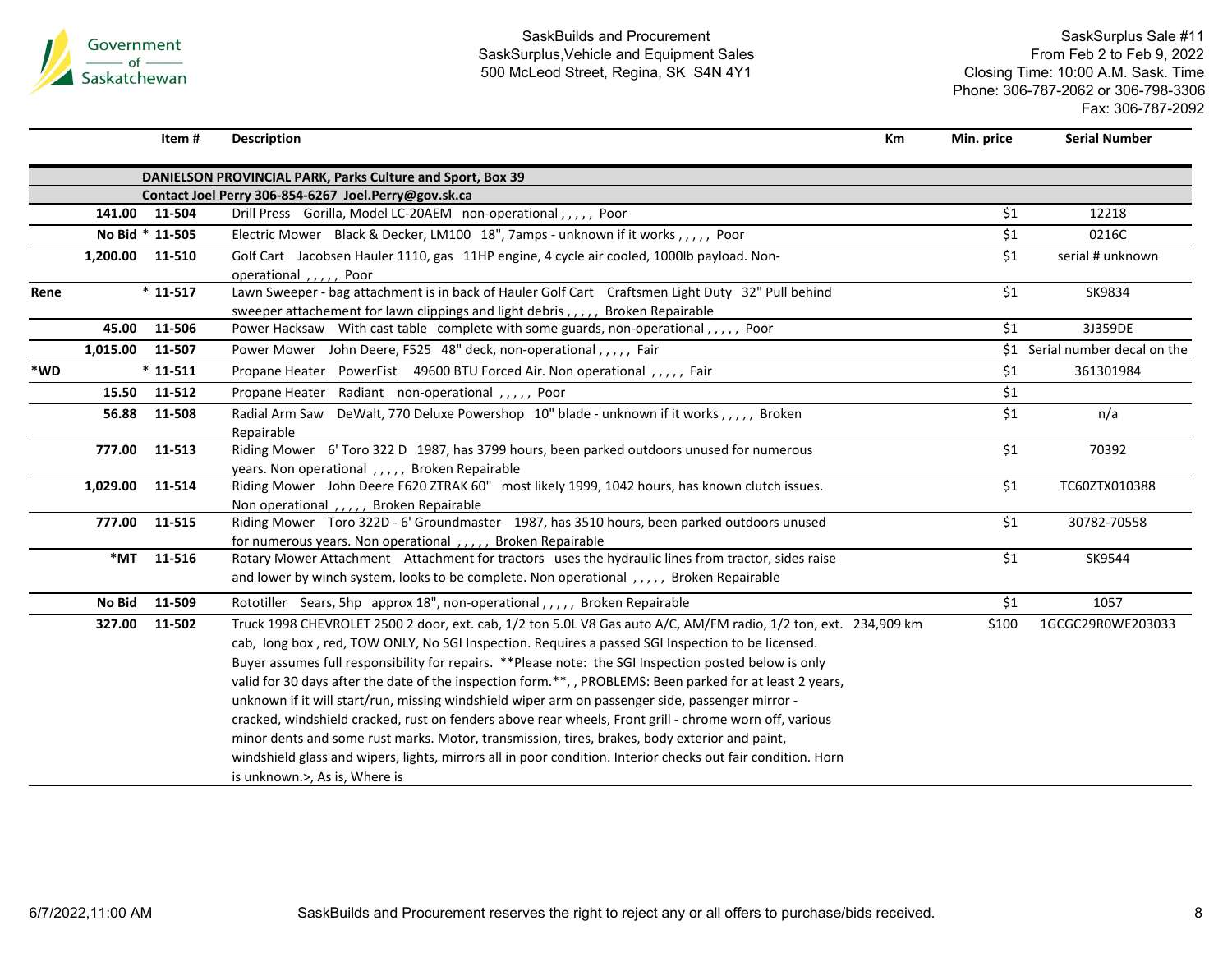

SaskSurplus Sale #11 From Feb 2 to Feb 9, 2022 Closing Time: 10:00 A.M. Sask. Time Phone: 306-787-2062 or 306-798-3306 Fax: 306-787-2092

|                 | Item#  | <b>Description</b>                                                                                                                                                                                                                                                                                                                                                                                                                                                                                                                                                                                                                                                                                                                                                                                                                                                                                                   | Km         | Min. price       | <b>Serial Number</b> |
|-----------------|--------|----------------------------------------------------------------------------------------------------------------------------------------------------------------------------------------------------------------------------------------------------------------------------------------------------------------------------------------------------------------------------------------------------------------------------------------------------------------------------------------------------------------------------------------------------------------------------------------------------------------------------------------------------------------------------------------------------------------------------------------------------------------------------------------------------------------------------------------------------------------------------------------------------------------------|------------|------------------|----------------------|
| 1,052.00        | 11-503 | Truck 1998 DODGE Ram 1500 2 wheel drive, ext. cab 5.2L V8 Gas auto A/C, AM/FM radio, cassette<br>player, 2 door, 1/2 ton lo-rider box cover, white, TOW ONLY, No SGI Inspection. Requires a passed SGI<br>Inspection to be licensed. Buyer assumes full responsibility for repairs. ** Please note: the SGI<br>Inspection posted below is only valid for 30 days after the date of the inspection form.**,, PROBLEMS:<br>Been parked for at least 2 years - unknown if it will start/run, small tear in headliner by light, unable to<br>open lo-rider topper, dents/paint chips/rust on tailgate, paint chips/scratches/rust in various spots<br>around the rest of the truck. Motor, transmission, brakes, battery, body exterior, exhaust, windshield<br>washer and wipers, paint, lights, mirrors are all poor condition. Tires, windshield, interior are fair<br>condition. Horn is unknown. >, As is, Where is | 303,458 km | \$50             | 3B7HC12Y0WG201517    |
| 1,057.00        | 11-501 | Truck 1998 CHEVROLET 2500 4X4, ext. cab 5.0L V8 Gas auto A/C, AM/FM radio Topper with roof rack,<br>single loop style truck step, fender flares<br>, white, TOW ONLY, No SGI Inspection. Requires a passed SGI Inspection to be licensed. Buyer assumes<br>full responsibility for repairs. **Please note: the SGI Inspection posted below is only valid for 30 days<br>after the date of the inspection form.**, , PROBLEMS: Known transmission issues, hard to start. Motor,<br>tires, brakes, battery, exterior body, interior, lights, paint, mirrors and windshield washer and wipers<br>are in fair condition, transmission and windshield poor shape, Horn is unkown.>, As is, Where is                                                                                                                                                                                                                       | 275,555 km | \$50             | 1GCGK29R3WE222940    |
|                 |        | Meadow Lake, Highways, Fleet Services, Hwy #4 305-9th St West.                                                                                                                                                                                                                                                                                                                                                                                                                                                                                                                                                                                                                                                                                                                                                                                                                                                       |            |                  |                      |
| 2,587.00 11-518 |        | ON-LINE VIEWING ONLY. Contact Mark Eisenkirch 306-526-9103, mark.eisenkirch@gov.sk.ca.<br>Gravel Truck 2000 Mack Gravel Truck tandem axle, gravel box 6 I, diesel, manual A/C, tilt, cruise,<br>Yellow, TOW ONLY, No SGI Inspection. Requires a passed SGI Inspection to be licensed. Buyer assumes<br>full responsibility for repairs. **Please note: the SGI Inspection posted below is only valid for 30 days<br>after the date of the inspection form.**, , PROBLEMS: Frame left thin, electrical issues with headlights<br>and tailights, hood hinge broken, blower motor non-operational, bent bumper, clutch worn, poor<br>mechanical condition. Motor, transmission, tires, windshield and mirror in fair condition, paint, brakes,<br>interior, lights and battery in poor condition, horn is not working.>, As is, Where is                                                                                | 442,047 km | \$100            | 1M2P267C3YM049818    |
|                 |        | MOOSE JAW, Highways & Infrastructure, Fleet Services, 1 km south of Moose Jaw on Highway #2.                                                                                                                                                                                                                                                                                                                                                                                                                                                                                                                                                                                                                                                                                                                                                                                                                         |            |                  |                      |
| 255.55          | 11-534 | ON-LINE VIEWING ONLY. Contact Al Froehlich 306-694-3775, allan.froehlich@gov.sk.ca or Tara Watson 306-694-3773,<br>brand new, never used,,,,,, New - Unused<br>Air Systems                                                                                                                                                                                                                                                                                                                                                                                                                                                                                                                                                                                                                                                                                                                                           |            | \$10             |                      |
| 111.00          | 11-535 | Drill Press Jet-13R needs motor,,,,, Broken Repairable                                                                                                                                                                                                                                                                                                                                                                                                                                                                                                                                                                                                                                                                                                                                                                                                                                                               |            | \$10             | MFG#: 54273          |
| 42.50           | 11-536 | Grease Pump Aro Grease Pump w/ gear oil,,,,, Poor                                                                                                                                                                                                                                                                                                                                                                                                                                                                                                                                                                                                                                                                                                                                                                                                                                                                    |            | \$1              |                      |
| 15.00           | 11-537 | Harness, hoses  MSA workman harness  2 hoses, 1 harness,,,,, Fair                                                                                                                                                                                                                                                                                                                                                                                                                                                                                                                                                                                                                                                                                                                                                                                                                                                    |            | $\overline{\$1}$ | Harness: Q0022       |
| 11.00           | 11-538 | Headlight Alignment Hoppy ,,,,, Fair                                                                                                                                                                                                                                                                                                                                                                                                                                                                                                                                                                                                                                                                                                                                                                                                                                                                                 |            | \$1              |                      |
| 41.00           | 11-539 | Jack Strongarm - 20 Ton doesn't lift,,,,, Broken Repairable                                                                                                                                                                                                                                                                                                                                                                                                                                                                                                                                                                                                                                                                                                                                                                                                                                                          |            | \$10             |                      |
| 12.85           | 11-540 | Jack Strongarm - 20 Ton doesn't lift, , , , , Broken Repairable                                                                                                                                                                                                                                                                                                                                                                                                                                                                                                                                                                                                                                                                                                                                                                                                                                                      |            | \$10             |                      |
| 311.00          | 11-541 | Titan - 22 Ton works, air hydraulic, has small hole for attachments,,,,, Fair<br>Jack                                                                                                                                                                                                                                                                                                                                                                                                                                                                                                                                                                                                                                                                                                                                                                                                                                |            | \$10             |                      |
| 56.00           | 11-542 | Jack Unknown works, piston is rusty and pitted,,,,,, Poor                                                                                                                                                                                                                                                                                                                                                                                                                                                                                                                                                                                                                                                                                                                                                                                                                                                            |            | \$10             |                      |

6/7/2022,11:00 AM SaskBuilds and Procurement reserves the right to reject any or all offers to purchase/bids received. 9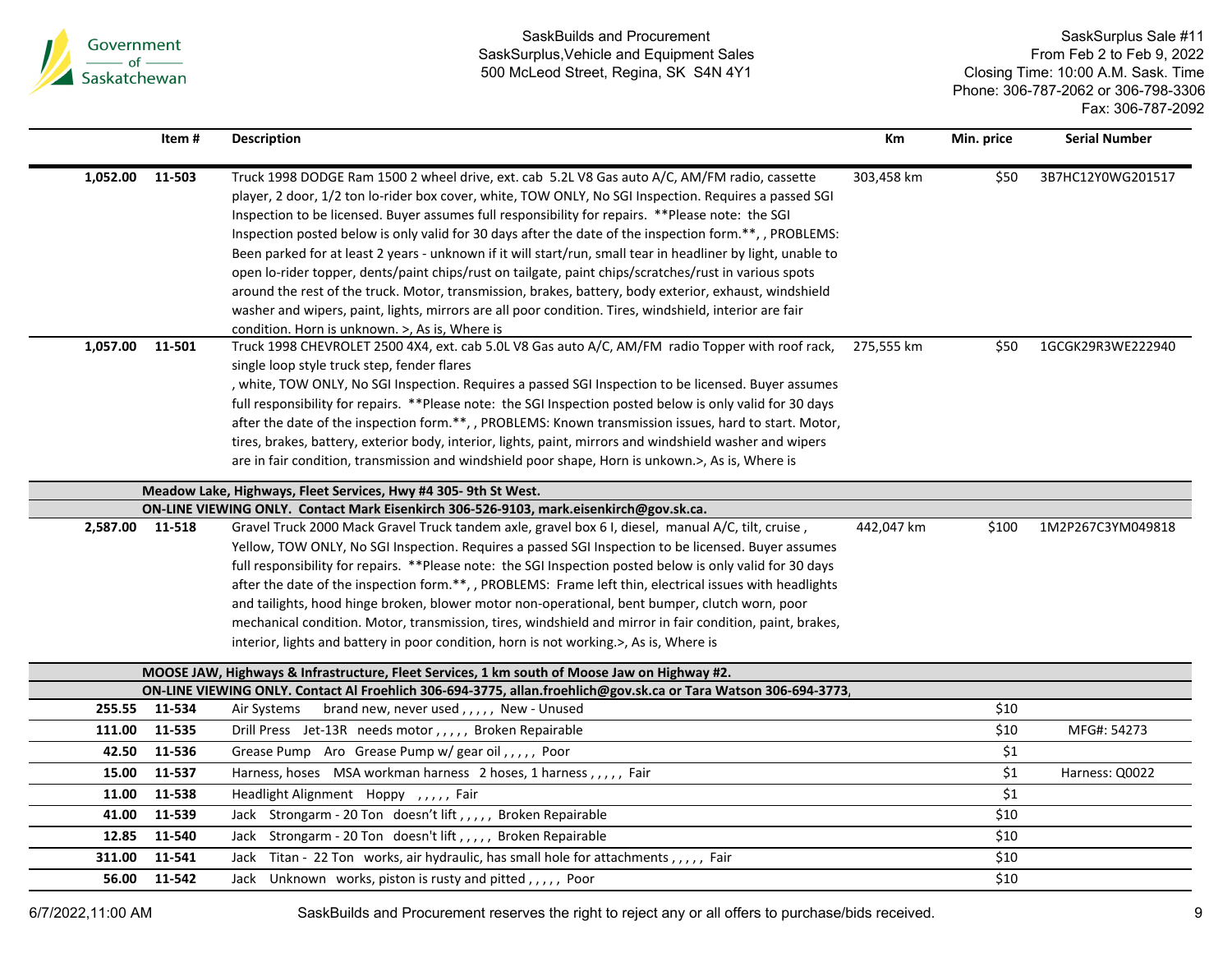

|     |          | Item#           | <b>Description</b>                                                                                                          | Кm         | Min. price | <b>Serial Number</b> |
|-----|----------|-----------------|-----------------------------------------------------------------------------------------------------------------------------|------------|------------|----------------------|
|     | 55.00    | 11-543          | AGF, rolling, safety 27" tall,,,,,, Poor<br>Ladder                                                                          |            | \$10       |                      |
|     | 55.00    | 11-544          | Ladder AGF, rolling, safety 27" tall,,,,, Poor                                                                              |            | \$10       |                      |
|     | 23.00    | 11-545          | Lockers Lot of 3 76" tall, 12" wide, 15" deep,,,,, Fair                                                                     |            | \$10       |                      |
|     | 29.00    | 11-546          | 6" vice, assorted air oiler, outlets, hoses,,,,, Poor<br>Misc. Items                                                        |            | \$1        |                      |
|     | 46.00    | 11-547          | Misc. Items<br>Nibbler, bender, electric water pipe freeze protection cable, , , , , Fair                                   |            | \$1        |                      |
|     |          | Renege * 11-548 | Pedestal Grinder King 8" Pedestal Grinder,,,,, Fair                                                                         |            | \$10       | Model: KC-880        |
|     | 334.00   | 11-549          | Plasma Cutter Hypertherm Powermax600 Worked when last used,,,,, Fair                                                        |            | \$10       | PMX600-02009         |
| *WD |          | 11-519          | Tandem Truck 2000 Mack RD688S Gravel truck, tandem axle, gravel box 6 I, diesel manual A/C, tilt,                           | 462,475 km | \$500      | 1M2P267C5YM049822    |
|     |          |                 | cruise, 14ft box, 4x4, Yellow, TOW ONLY, No SGI Inspection. It is unknown if any repairs or safety                          |            |            |                      |
|     |          |                 | concerns exist (if any). Requires a passed SGI Inspection to be licensed. Buyer assumes full                                |            |            |                      |
|     |          |                 | responsibility for repairs if required. **Please note: the SGI Inspection posted below is only valid for 30                 |            |            |                      |
|     |          |                 | days after the date of the inspection form.**, , PROBLEMS: Cross chain floor, and top of fram rusted                        |            |            |                      |
|     |          |                 | away, passanger door rusted out on bottom. Motor and trans run ok, brakes, body, windshield/wipers,                         |            |            |                      |
|     |          |                 | lights, interior, paint and mirros in fair condition. Tires, horn and battery all in poor condition.>, As is,               |            |            |                      |
|     |          |                 | Where is                                                                                                                    |            |            |                      |
|     |          |                 | NORTH BATTLEFORD, Highways 502 114th Street.                                                                                |            |            |                      |
|     |          |                 | ON-LINE VIEWING ONLY. Contact Mark Eisenkirch 306-526-9103 email: mark.eisenkirch@gov.sk.ca                                 |            |            |                      |
|     | 1,707.00 | 11-520          | Gravel Truck 2005 Sterling LT 9511 Gravel truck, tandem axle, gravel box 6 I, diesel, MBE-4000 manual                       | 460,666 km | \$1,500    | 2FZHAZCVX5AN89570    |
|     |          |                 | A/C, tilt, cruise, Yellow, TOW ONLY, No SGI Inspection. It is unknown if any repairs or safety concerns                     |            |            |                      |
|     |          |                 | exist (if any). Requires a passed SGI Inspection to be licensed. Buyer assumes full responsibility for                      |            |            |                      |
|     |          |                 | repairs if required. **Please note: the SGI Inspection posted below is only valid for 30 days after the                     |            |            |                      |
|     |          |                 | date of the inspection form.**,, PROBLEMS: Blown front differential, no hydrauclic controls or valves,                      |            |            |                      |
|     |          |                 | rotted out box, blower fan non-operational, front steer brake pots leaking, power steering leak,                            |            |            |                      |
|     |          |                 | hydraulic leaks, air leak, rear backing plates need replacement, 3 universal joints loose, loose steady                     |            |            |                      |
|     |          |                 | bearing, leaking box cylinder, stab link bushings wore out. Motor, transmission, lights and mirrors in                      |            |            |                      |
|     |          |                 | good conidtion. Tires, brakes, windshield, wipers, interior, and horn in fair condition. Exterior, paint,                   |            |            |                      |
|     |          |                 | and battery all poor condition. Horn is unknown.>, As is, Where is                                                          |            |            |                      |
|     |          |                 | OUTLOOK, Agriculture, Crops and Irrigation, 410 Saskatchewan Avenue W.                                                      |            |            |                      |
|     |          |                 | Contact Heather Duczek-Reynolds 306-867-5527 or 306-541-4408, heather duczek-reynolds@gov.sk.ca                             |            |            |                      |
|     |          | No Bid * 10-508 | File Cabinets lot of 3 vertical, 4 drawer 18"W x 28"D x 51"H, lock and key, beige or dark grey,,,,,                         |            | \$1        |                      |
|     |          |                 | Fair                                                                                                                        |            |            |                      |
|     |          | No Bid * 10-509 | File Cabinets lot of 3 vertical, 4 drawer $18''W \times 28''D \times 51''H$ , lock and key, beige or dark grey,,,,,<br>Fair |            | \$1        |                      |
|     |          | No Bid * 10-510 | File Cabinets lot of 3 vertical, 4 drawer 18"W x 28"D x 51"H, lock and key, beige or dark grey,,,,,                         |            | \$1        |                      |
|     |          |                 | Fair                                                                                                                        |            |            |                      |
|     |          | No Bid * 10-511 | File Cabinets lot of 3 vertical, 4 drawer 18"W x 28"D x 51"H, lock and key, beige or dark grey,,,,,                         |            | \$1        |                      |
|     |          |                 | Fair                                                                                                                        |            |            |                      |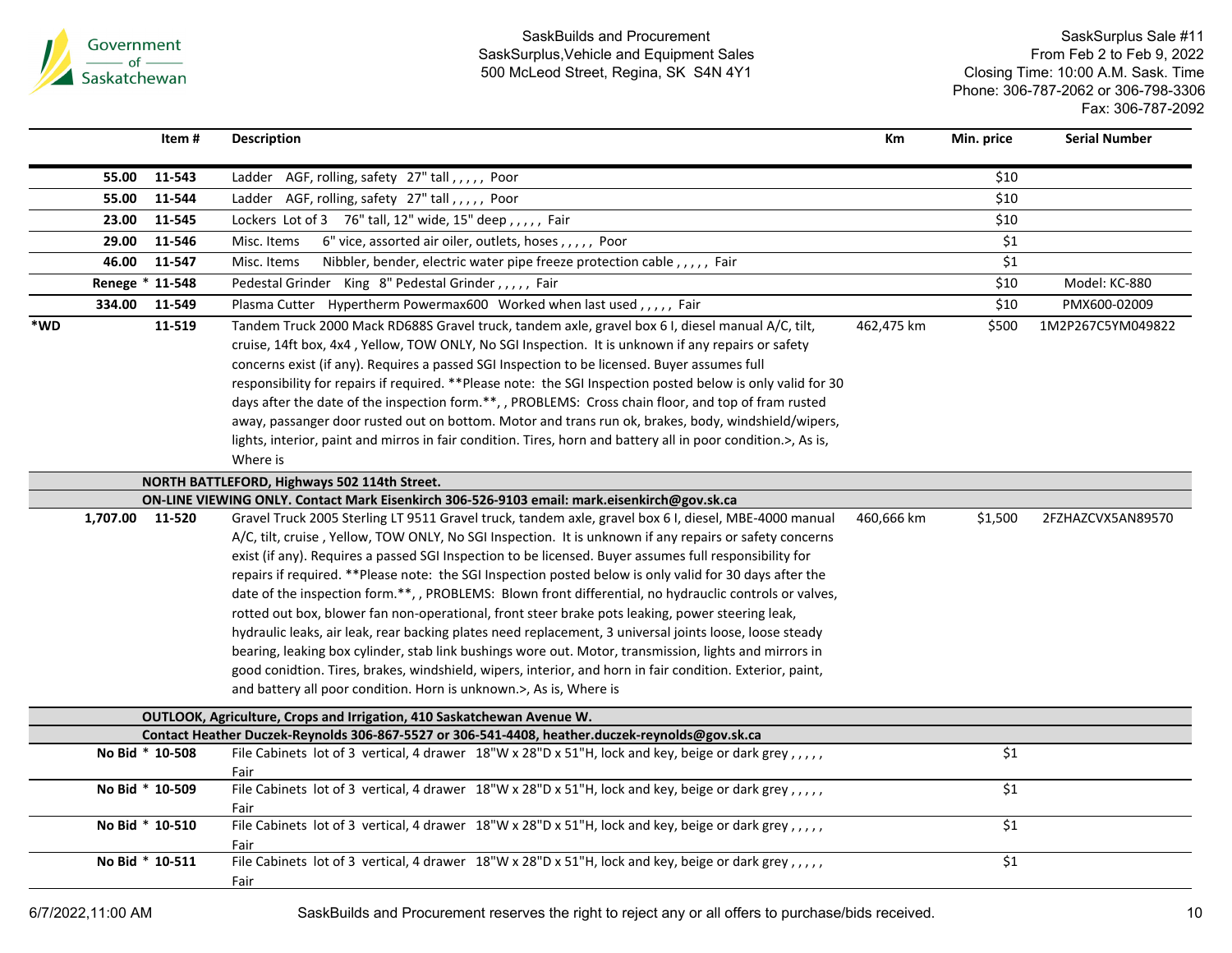

|        | Item #             | <b>Description</b>                                                                                                                         | <b>Km</b> | Min. price                | <b>Serial Number</b>            |
|--------|--------------------|--------------------------------------------------------------------------------------------------------------------------------------------|-----------|---------------------------|---------------------------------|
|        | No Bid * 10-512    | File Cabinets lot of 3 vertical, 4 drawer 18"W x 28"D x 51"H, lock and key, beige or dark grey,,,,,                                        |           | \$1                       |                                 |
|        |                    | Fair                                                                                                                                       |           |                           |                                 |
|        |                    | PIKE LAKE, Parks, Culture and Sports, Operations, Call for physical location<br>Contact Dwight Martin 306-250-8490 dwight.martin@gov.sk.ca |           |                           |                                 |
|        | 39.94 9-556        | Blue water pump Gorman Rupp Diaphragm Pump with 5 hp Briggs and Stratton engine. Non-                                                      |           | \$1                       | Dura Blue 1000                  |
|        |                    | functional,,,,,Good                                                                                                                        |           |                           |                                 |
|        | 9-563<br>18.50     | Floor Jack Model # G1300 2 ton hydraulic floor jack. Non-functional, , , , , Poor                                                          |           | \$1                       |                                 |
|        |                    | PRINCE ALBERT, Justice Corrections and Policing, Prince Albert Correctional Centre 3021 1st Ave West                                       |           |                           |                                 |
|        |                    | Don Balan donald.balan@gov.sk.ca 306-953-3000 or Dean Schmalz dean.schmalz@gov.sk.ca 306-953-3039                                          |           |                           |                                 |
|        | 175.00 9-507       | Bar Bells Assorted Metal Operational/Fixed Plates Attached. Has been stored outside and has some                                           |           | \$1                       |                                 |
|        |                    | rust.,,,,#9 Renege, Poor                                                                                                                   |           |                           |                                 |
| 225.00 | $9 - 508$          | Bar Bells Assorted, Metal Operational/Fixed Plates Attached. Has been stored outside and has some                                          |           | \$1                       |                                 |
|        |                    | rust.,,,,#9 Renege, Poor                                                                                                                   |           |                           |                                 |
| *WD    | $9 - 511$          | Bench Metal/Plastic Operational. Has been stored outside and has some rust.,,,,,, Poor                                                     |           | \$1                       |                                 |
| 837.00 | 11-524             | Canvas Quonset wooden door, steel poles single man door. 20-30 feet, estimate,,,,, Poor                                                    |           | $$1$$                     |                                 |
|        | $9 - 521$<br>87.77 | Squat Rack Metal Operational. Has been stored outside and has some rust.,,,,, Poor                                                         |           | \$1                       |                                 |
|        | 46.00<br>$9 - 523$ | Tower of Power Metal/Plastic Bench Operational/No Pull Up Bar Attached. Has been stored outside                                            |           | \$1                       |                                 |
|        |                    | and has some rust.,,,,, Poor                                                                                                               |           |                           |                                 |
|        |                    | PRINCE ALBERT, Justice Corrections and Policing, Prince Albert Correctional Centre 3021 1st Ave West                                       |           |                           |                                 |
|        |                    | Contact Candice Dawson 306-953-300, candice.dawson@gov.sk.ca                                                                               |           |                           |                                 |
|        | 6.00<br>11-553     | Bathroon Scale electronic new in box,,,,, Excellent                                                                                        |           | \$5                       |                                 |
|        | 11-554<br>6.00     | Bathroon Scale electronic new in box,,,,, Excellent                                                                                        |           | \$5                       |                                 |
|        | 11-555<br>5.00     | Bathroon Scale mechanical new in box,,,,, Excellent                                                                                        |           | \$5                       |                                 |
|        | 11-556<br>5.00     | Bathroon Scale mechanical new in box,,,,, Excellent                                                                                        |           | \$5                       |                                 |
|        | 11-557<br>6.80     | Bed Tray Beachwood new in box,,,,, Excellent                                                                                               |           | \$5                       |                                 |
|        | 11-558<br>6.00     | Popcorn Popper Rival electric popcorn popper new in box,,,,, Excellent                                                                     |           | \$5                       |                                 |
|        | 6.00<br>11-559     | Popcorn Popper Rival electric popcorn popper new in box,,,,, Excellent                                                                     |           | $\overline{\overline{5}}$ |                                 |
|        | 11-560<br>5.00     | Popcorn Popper Rival electric popcorn popper new in box,,,,, Excellent                                                                     |           | \$5                       |                                 |
|        | 5.00<br>11-561     | Popcorn Popper Rival electric popcorn popper new in box,,,,, Excellent                                                                     |           | \$5                       |                                 |
|        | 6.00<br>11-562     | Popcorn Popper Rival electric popcorn popper new in box,,,,, Excellent                                                                     |           | \$5                       |                                 |
|        |                    | PRINCE ALBERT, Highways, Northern Operations, 81 North Industrial Dr.                                                                      |           |                           |                                 |
|        |                    | Contact Cory Palko 306-960-5152 email: cory.palko@gov.sk.ca.                                                                               |           |                           |                                 |
|        | 1,780.00 11-550    | 20 Ton Tilt Trailer 1989 Armco 20 ton Flat Deck Tilt Trailer Tandem axle, tire size: 255 70R22.5,,,,                                       |           |                           | \$100 P4KZ000133, VIN Illegible |
|        |                    | Frame Damage from corrosion. Brakes, paint and lights are fair, Body exterior is poor.,                                                    |           |                           |                                 |
|        |                    |                                                                                                                                            |           |                           |                                 |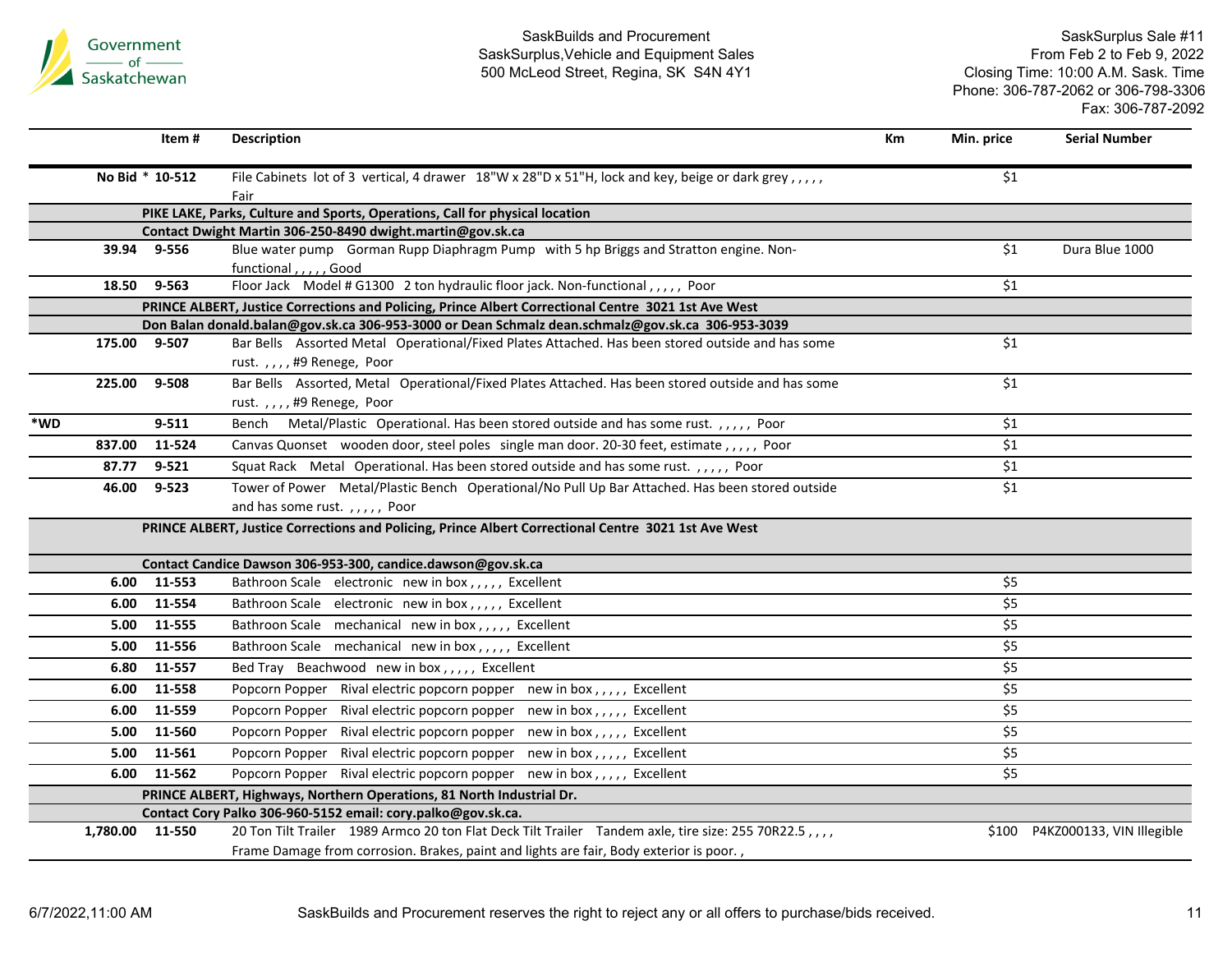

| Item#           | <b>Description</b>                                                                                                | Km | Min. price       | <b>Serial Number</b> |
|-----------------|-------------------------------------------------------------------------------------------------------------------|----|------------------|----------------------|
|                 | REGINA, Justice, Court of Appeal, 2425 Victoria Avenue.                                                           |    |                  |                      |
|                 | Contact Ryley Hobbs 306-787-3107 rhobbs@sasklawcourts.ca or Scott Polowyk 306-787-5437, spolowyk@sasklawcourts.ca |    |                  |                      |
| 25.01<br>10-516 | Dell Power Supply RPS720 external power supply 19", 720W, 4 DC out.,,,,, New - Unused                             |    | \$1              |                      |
| 10-521<br>8.00  | Tape Rack Dell PowerVault 114T and rackmount rails purchased 2008 storage removed. For more                       |    | \$1              | 3H5CJD1              |
|                 | information on this product check the following link with the serial number:                                      |    |                  |                      |
|                 | https://www.dell.com/support/home/en-ca                                                                           |    |                  |                      |
|                 | Item is heavy and purchaser must be able to move/load/transport without assistance.,,,,, Beyond                   |    |                  |                      |
|                 | Repair                                                                                                            |    |                  |                      |
|                 | ROWAN'S RAVINE Provincial Park, Parks, Culture and Sport, Call for directions.                                    |    |                  |                      |
|                 | Contact Tim Gelinas 306-725-5200, tim.gelinas@gov.sk.ca or Abby Fuller 306-725-5200, abby.fuller@gov.sk.ca.       |    |                  |                      |
| No Bid * 11-523 | <b>Executive Office</b>                                                                                           |    | \$1              |                      |
|                 | Suite<br>corner piece - 42"; LR 60"x30"; RR 48"X30";                                                              |    |                  |                      |
|                 | circle table 60" diameter, 34" base at widest; 2 Dark brown, , Fair                                               |    |                  |                      |
| 11-521          | File Cabinet Lateral, 3 drawer, Metal 42"Hx19.5"Wx36"L. no key,,,,, Fair                                          |    | $\mathbf{1}$     |                      |
| 10.00<br>11-522 | File Organization Lot Lot of 6 Mesh, black plastic, metal One Set book ends, desk organizers, desk top            |    | $\overline{\$1}$ |                      |
|                 | organizers, mesh filing tray, metal basket, desk,,,,,,Fair                                                        |    |                  |                      |
|                 | ROWAN'S RAVINE Provincial Park, Parks, Culture and Sport, Call for directions.                                    |    |                  |                      |
|                 | Contact Tim Gelinas 306-725-5200, tim.gelinas@gov.sk.ca or Abby Fuller 306-725-5200, abby.fuller@gov.sk.ca.       |    |                  |                      |
| 285.71 11-525   | Aerator Land Pride 3-point PTO ground aerator, rusty,,,,, Good                                                    |    | \$1              | 326008               |
| No Bid * 11-526 | Sprayer HARDI, Tow behind for quads,,,,,Fair                                                                      |    | \$1              | B1700&300            |
|                 | SASKATOON, Environment, Compliance and Field Services, 101-112 Research Dr.                                       |    |                  |                      |
|                 | Contact Michelle Baran 306-933-6240, saskatoon.field@gov.sk.ca                                                    |    |                  |                      |
| 57.99 11-527    | Pressure Washer Panther doesn't work well, low pressure,,,,, Fair                                                 |    | \$1              | MB513010             |
|                 | SASKATOON, Highways 126 105th St E                                                                                |    |                  |                      |
|                 | Contact Richard Leibel 306-933-5262 email: Richard.Leibel@gov.sk.ca                                               |    |                  |                      |
| 1,555.00 9-535  | Trailer Majestic 2007 L235 16ft Utility Deck boards busted, deck supports bent and broken, lights and             |    | \$1              | 2M9FS42737R151319    |
|                 | plug not working, brakes seized and unit is badly rusted,,,,,, Poor                                               |    |                  |                      |
|                 | SASKATOON, Labour Relations and Workplace Safety, Corporate Services, 122 3rd Ave.                                |    |                  |                      |
|                 | Contact Karen Paulson 306-933-5295, karen.paulson@gov.sk.ca or Sandra Falk 306-933-5395, sandra.falk@gov.sk.ca    |    |                  |                      |
| 15.00<br>11-528 | Tow Rope Redi-Pull , , , , , Fair                                                                                 |    | \$1              |                      |
| No Bid * 11-529 | Chair plastic frame, blue fabric 5 castor legs,,,,,Fair                                                           |    | \$1              |                      |
| No Bid * 11-530 | Table Rectangular, wood grain top. metal legs, 30" X 57",,,,, Fair                                                |    | \$1              |                      |
| 10.21 11-531    | Table Square, wood 24" X 30",,,,, Poor                                                                            |    | \$1              |                      |
|                 | SASKATOON, Saskatchewan Research Council, 2901 Cleveland Avenue.                                                  |    |                  |                      |
|                 | Contact Roger Dauvin 306-385-4035, roger.dauvin@src.sk.ca                                                         |    |                  |                      |
| 755.00 11-532   | Surface Grinder/Polisher R.Luscher FA000328. WS400. 1967. Green in Colour,,,,, Fair                               |    | \$750            | 1003                 |